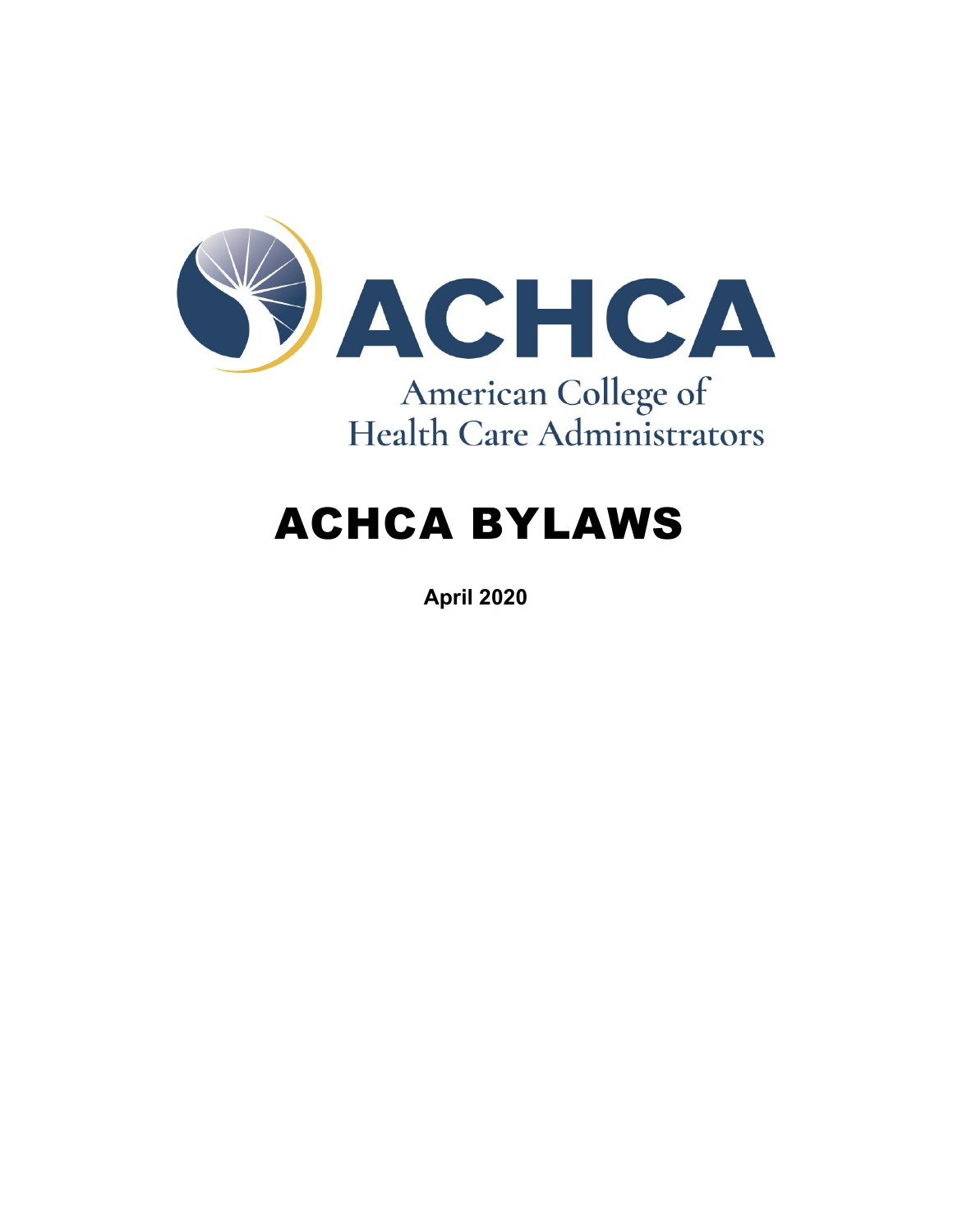# **Table of Contents**

| <b>PREAMBLE</b>      |                                                              |  |
|----------------------|--------------------------------------------------------------|--|
| <b>ARTICLE I</b>     |                                                              |  |
| <b>ARTICLE II</b>    |                                                              |  |
| <b>ARTICLE III</b>   | <b>STRUCTURE.</b>                                            |  |
| <b>ARTICLE IV</b>    | NOMINATIONS, VOTING, AND QUALIFICATIONS FOR ELECTIONS  7     |  |
| <b>ARTICLE V</b>     |                                                              |  |
| <b>ARTICLE VI</b>    |                                                              |  |
| <b>ARTICLE VII</b>   |                                                              |  |
| <b>ARTICLE VIII</b>  |                                                              |  |
| <b>ARTICLE IX</b>    |                                                              |  |
| <b>ARTICLE X</b>     |                                                              |  |
| <b>ARTICLE XI</b>    |                                                              |  |
| <b>ARTICLE XII</b>   |                                                              |  |
| <b>ARTICLE XIII</b>  |                                                              |  |
| <b>ARTICLE XIV</b>   |                                                              |  |
| <b>ARTICLE XV</b>    |                                                              |  |
| <b>ARTICLE XVI</b>   |                                                              |  |
| <b>ARTICLE XVIII</b> |                                                              |  |
| <b>ARTICLE XIX</b>   | <b>INDEMNIFICATION OF GOVERNING BOARD AND COMMITTEES  20</b> |  |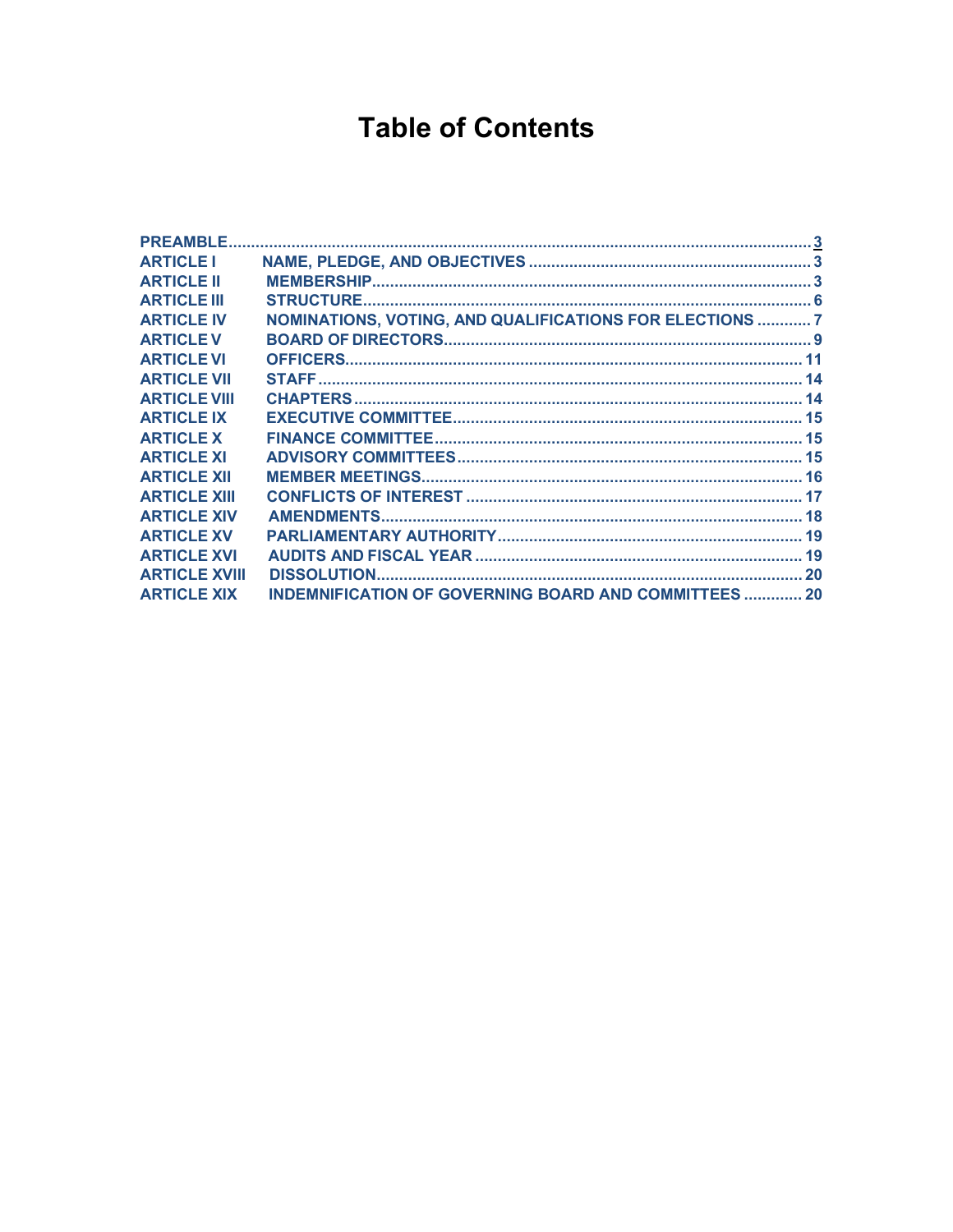# **ACHCA Bylaws**

# <span id="page-2-0"></span>**PREAMBLE**

The American College of Health Care Administrators is a nonprofit corporation governed by the DC Nonprofit Corporation Act of 2010, as the same may be amended or supplemented (the "Act"). These Bylaws serve as a supplement to the Articles of Incorporation of the Corporation.

# <span id="page-2-1"></span>**ARTICLE I NAME, PLEDGE, AND OBJECTIVES**

#### **Section 1 Name**

The name of the Corporation is the American College of Health Care Administrators, referred to hereafter as "ACHCA" or the "Corporation."

#### **Section 2 Pledge**

The Officers and members of ACHCA subscribe to the Code of Ethics and pledge to honor always and in all circumstances the human dignity of the persons entrusted to their care and to strive continuously and relentlessly to meet the total needs of the person by caring for the individual as a total being and to hold above all other considerations the sacred trust reposed in them by the aging, the infirm, the ill, and the disabled.

#### **Section 3 Purposes / Objectives**

The purposes and objectives of the Corporation are as outlined in the ACHCA Articles of Incorporation.

#### <span id="page-2-2"></span>**ARTICLE II MEMBERSHIP**

#### **Section 1 Classifications**

The membership of the Corporation shall be split into two classifications: Voting and Non-Voting. Each classification shall be under such terms, benefits, conditions of eligibility, and categories of membership as established by these Bylaws or otherwise directed by the ACHCA Board of Directors. Non-Voting members shall not be considered "members" for purposes of Section 29-401.02(24) of the Act. All Voting and Non-Voting members must be members of a chapter(s). Those individuals who have been recognized as Voting Members prior to the effective date of these Bylaws shall retain that status, provided that dues and all obligations of membership prior to this date of amendment are satisfied. Members may request a change in their classification or category of membership at the time of their annual renewal if they are eligible and meet all requirements. Individuals eligible for a Voting Membership shall not be permitted to select a non-voting membership.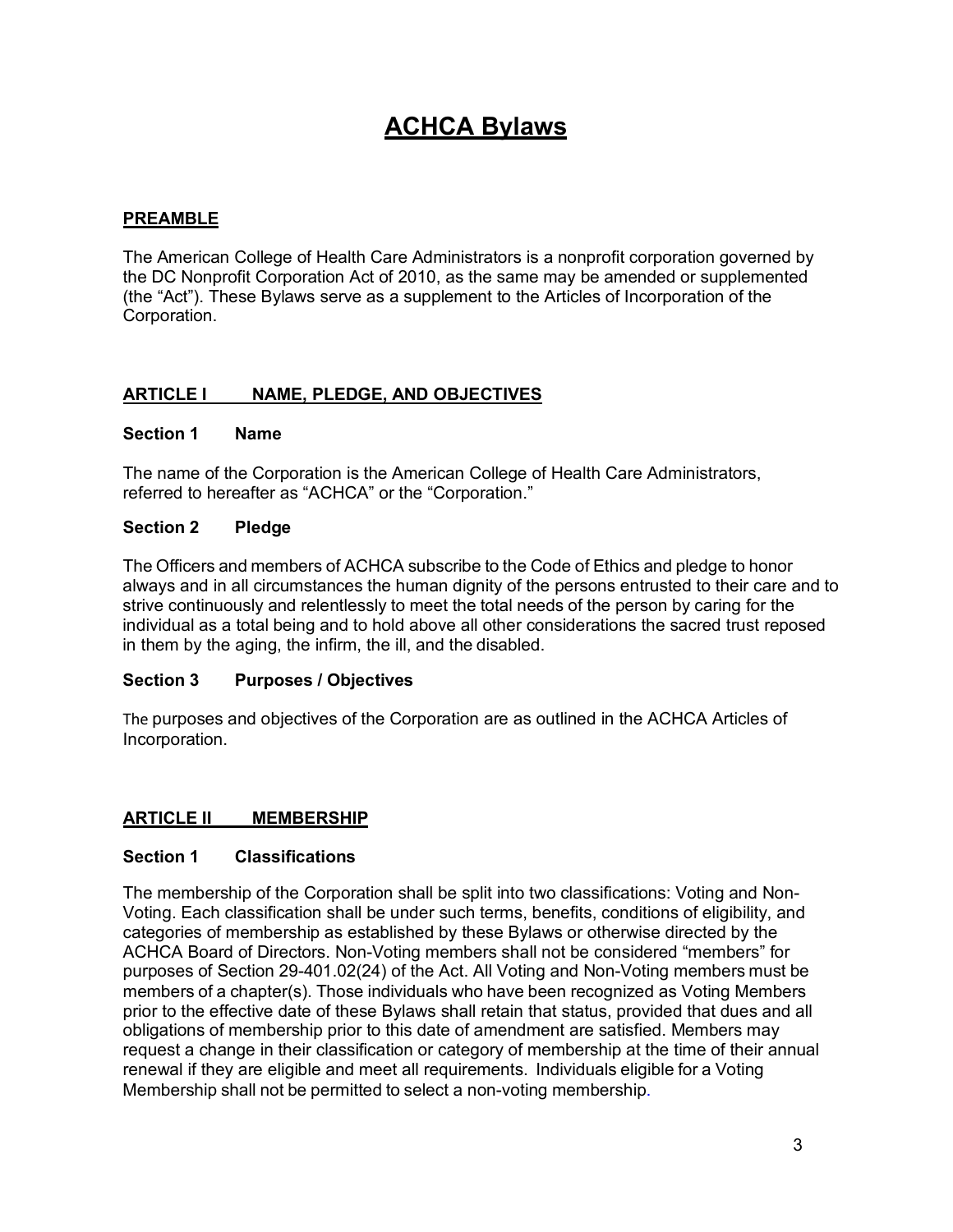a.) Voting Members shall be those persons who are professionally qualified by licensure, certification, education, and/or experience, to serve as executives or academics in long term care administration, and who are accountable for ensuring that quality of care is provided in long term care, residential care, and/or post acute care setting(s).

Voting Members shall have full membership in ACHCA. Full membership benefits include eligibility to vote for Directors and on all matters submitted to a vote of the membership, to be eligible for election or appointment to the ACHCA Board of Directors or the boards of directors of ACHCA chapters, and to serve on ACHCA and chapter committees/task groups. Only Voting Members may advance to Fellow of ACHCA as provided by these Bylaws.

b.) Non-Voting Members shall be those individuals or providers of health care related products or services or who have an interest in long-term health care quality and administration but do not meet the qualifications established for Voting Members. Non-Voting Members are ineligible to vote for Directors or vote on any matter submitted for a vote of the membership, to hold office in ACHCA or in an ACHCA chapter, or serve on the ACHCA Board, but, if appointed, may serve on chapter boards of directors, and on chapter/national committees/task groups. Non-Voting Members are ineligible to advance to Fellow of ACHCA. The Board may provide for further categorization of Non-Voting Members.

# **Section 2 Membership Applications**

Application for membership as a Voting Member or Non-Voting Member shall be made in writing or electronically on a form as prescribed by the Board of Directors. Applications for membership as a Voting or Non-Voting Member shall be approved by the Board of Directors. The Board of Directors retains the right to reject an application for membership when it considers such action to be in the long-term best interest of the Corporation, consistent with its tax-exempt mission.

# **Section 3 Professional Advancement and Recognition**

The Board of Directors and the Professional Advancement Committee shall establish the criteria and benefits for the following recognitions:

# a.) Fellow

Fellow is the highest status that Voting Members can attain. An ACHCA Fellow is distinguished by professional achievements and service standards well above the ordinary demands of his or her position. Further qualifications of the process for recognition as Fellow shall be as established by the Board or Professional Advancement Committee.

A Fellow shall at all times meet the qualifications for active status as a Voting Member. Fellow status and any rights to insignia or other intellectual property related to Fellow status shall terminate automatically if the Fellow does not maintain status as a Voting Member. The Board of Directors may allow for a grace period for the Fellow to come into compliance with qualifications as a Voting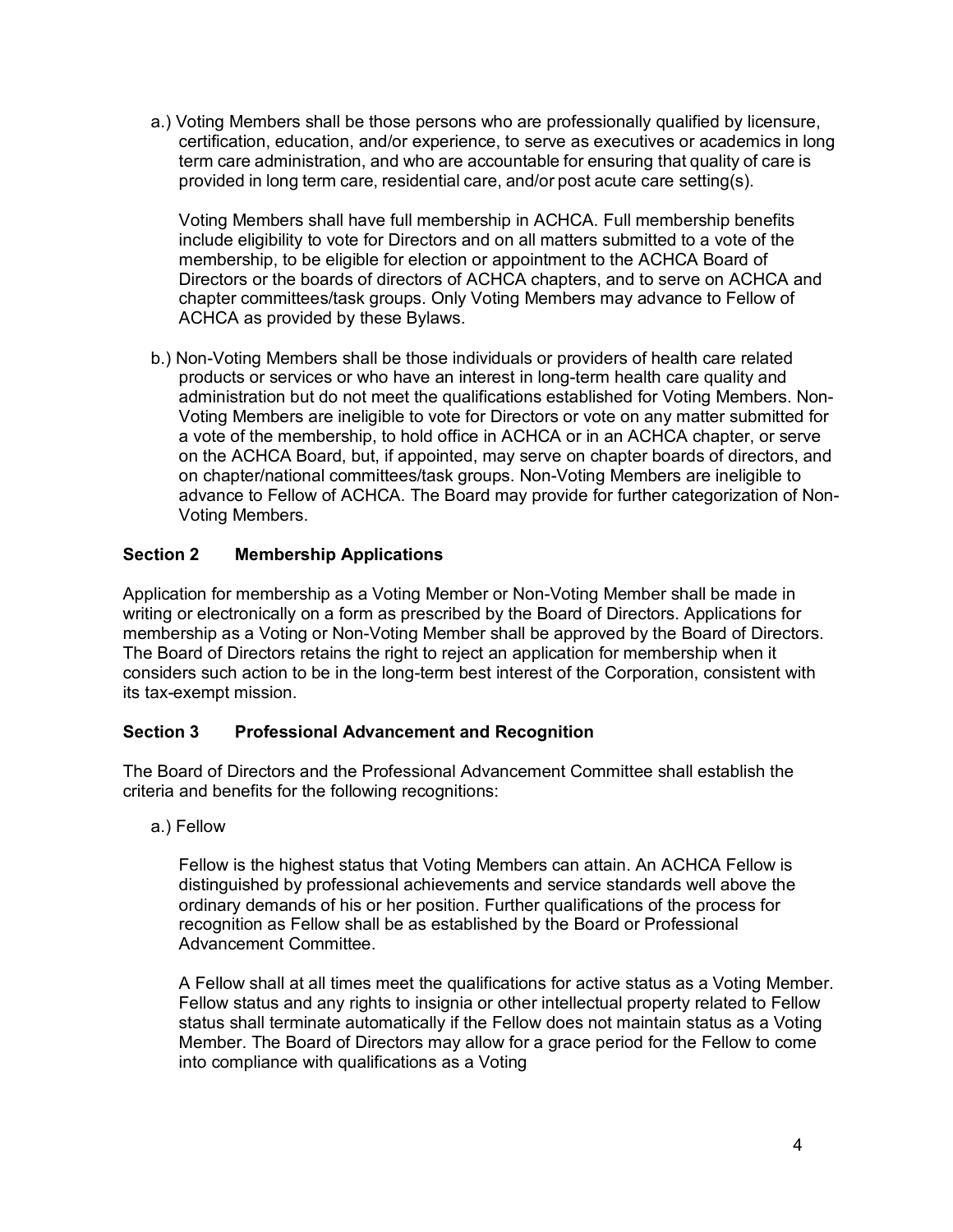Member should such membership lapse. Any such grace period shall beprovided at the Board of Directors' sole discretion. Those individuals who have been advanced to Fellowprior to the effective date of these Bylaws shall retain that status, provided membership as a Voting Member is continuously maintained.

b.) Fellow Emeritus

Fellow Emeritus is a status that is conferred by the Board of Directors on a Voting Member who has retired from active participation in the field of health care, who has attained the status of Fellow of ACHCA, and who has rendered distinguished service to both the profession and ACHCA. Individuals who have been recognized as Fellow Emeritus shall hold lifetime Voting Membership classification in ACHCA.

c.) Honorary Fellowship

Honorary Fellowship is a recognition conferred by the Board of Directors upon individuals who are nationally recognized, and are determined by the Board of Directors and Professional Advancement Committee, as having demonstrated distinguished service in health care administration or related fields.

# **Section 4 Duration of Membership**

The term of membership for Voting and Non-Voting Members of ACHCA shall be determined by the Board of Directors from time to time.

#### **Section 5 Dues, Assessments, Fees and Penalties**

a.) Membership Dues

The Board of Directors has the authority to establish dues and fees for all membership classifications and categories. Annually, the Board of Directors shall determine and approve by majority vote the assessments for non-refundable national ACHCA and chapter dues, including member discounts, penalties for late payments, and any other related requirements. Annual chapter dues will be assessed and collected by the ACHCA national office and distributed to the active Chapters in a timely manner as determined by the Board of Directors. The amount of Chapter dues shall be uniform and not less than twenty-five (25) dollars per applicable membership category, or such other amount as may be determined by resolution of the Board of Directors.

b.) Special Assessments

The Board of Directors may authorize special assessments. Specialassessments shall be approved by a majority of the Voting Members voting at a meeting, or voting by electronic ballot or written ballot sent via U.S. mail not less than sixty (60) days in advance of the effective date proposed. A notice of proposed special assessment must be sent to all Voting Members at least thirty (30) days prior to a requested vote on the special assessment. Such notice shall include the proposed assessment, the effective date and purpose of the assessment if approved, and specify that it is nonrefundable.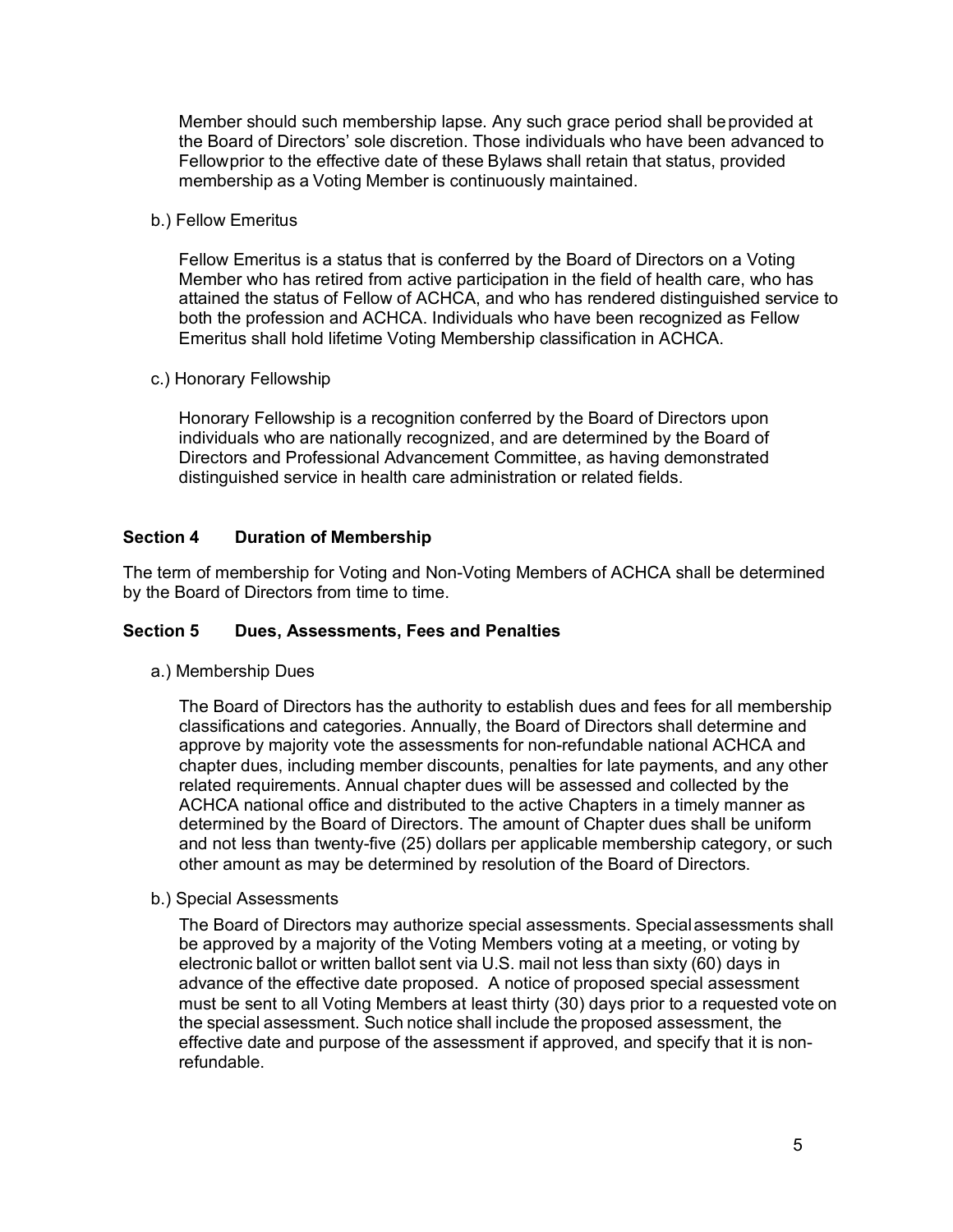#### c.) Delinquency

Dues are payable on or before the first day of the membership year as established by the Board of Directors. A member becomes delinquent when s/he has failed to satisfy all financial obligations to ACHCA. Membership shall be terminated if the member remains delinquent beyond any grace period as may be established by the Board of Directors pursuant to procedures established by the Board. Once terminated, the former member shall be notified by the President or his/her designee that s/he has no continuing rights of membership, including the right to vote or hold office.

#### **Section 6 Resignation and Termination of Membership; Disciplinary Proceedings**

- a.) A member may resign at any time by submitting a letter of resignation to the ACHCA President. Such resignation shall be effective upon the date specified within the notice, or if no date is specified, upon receipt. A member shall also be deemed to resign if s/he elects not to renew his/her membership within the time established for renewal.
- b.) The Board of Directors may, by the affirmative vote of a majority of Directors present at a meeting in which a quorum is present, take disciplinary action, including, but not limited to, suspension, censure, reprimand, removal from committees or offices held, or termination of a member's membership for cause, following opportunity for an appeal and appropriate Board hearing. Grounds constituting "cause" shall be determined by the Board of Directors in its sole discretion, and may include, without limitation, violations of criminal law, the ACHCA Code of Ethics, and/or respective state administrator professional licensing requirements.
- c.) If a member resigns, is suspended, or is terminated for any reason, the member shall cease any and all displays of copies of certificate(s) of membership and shall not use ACHCA recognitions such as Fellow of ACHCA, beginning on the effective date of the suspension, resignation or termination.
- d.) A former member whose membership was terminated due to a disciplinary action may not be readmitted for membership unless the Board of Directors approves his/her submission of an application for readmission. If the Board approves the submission of an application for readmission, such application shall be processed in the same manner as an original application for membership.
- e.) Separation of membership shall not relieve the member of the obligation to pay any unpaid fees, dues, assessments, or other financial obligations.

# <span id="page-5-0"></span>**ARTICLE III STRUCTURE**

a.) The affairs of ACHCA shall be managed by its national Board of Directors. The Board of Directors shall at all times consist of a minimum of seven (7) voting members, and include at least two (2) Officers, the Chair and Secretary/Treasurer, elected by the Board.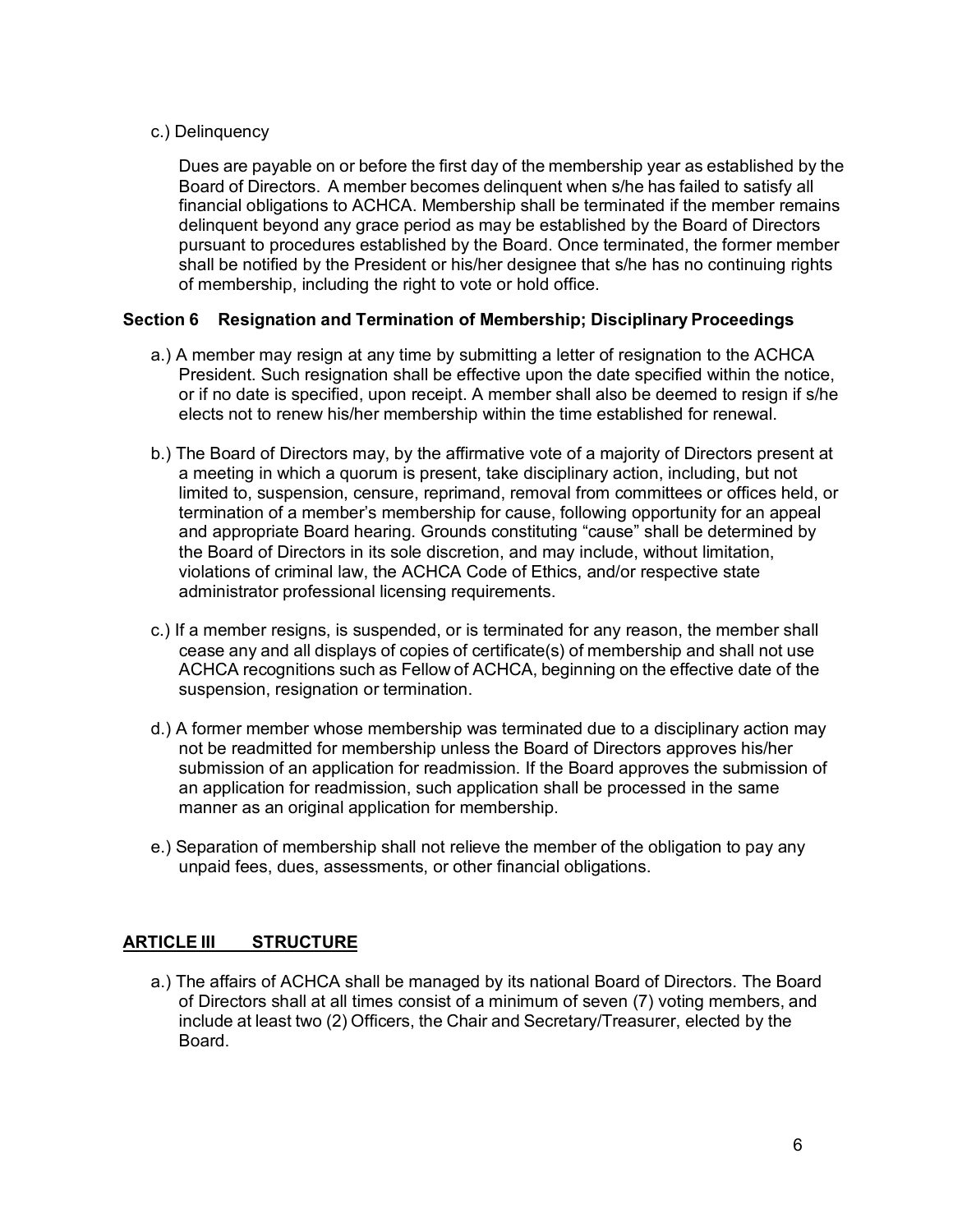- b.) There shall be no more than seven (7) standing committees, consisting of two (2) Board Committees: Executive and Finance and five (5) Advisory Committees: Academy of Long Term Care Leadership and Development, Bylaws/Governance, Membership, Nominating, and Professional Advancement.
- c.) The Chair, upon approval from the Board of Directors, shall have the authority to establish ad hoc committees and task groups.

# <span id="page-6-0"></span>**ARTICLE IV NOMINATIONS, VOTING, AND QUALIFICATIONS FOR ELECTIONS**

#### **Section 1 Nominations**

Each year, the Nominating Committee will notify and solicit the Voting Members for nominations (either of other individuals or self-nominations) for all positions which are up for election on the ACHCA Board of Directors or elected or appointed to designated standing committees. Nominations for Directors to be elected from a designated area or membership group shall only be solicited from persons who reside or work in such designated area or belong to the membership group. The Nominating Committee shall vet all nominated candidates for each elected or appointed position and place the names of those who meet the minimum qualifications, as established by these Bylaws, to serve in the position to be elected, on the electronic or mail ballot submitted to the Voting Members. A person may not run as a candidate for more than one national position concurrently.

#### **Section 2 Voting**

- a.) Each Voting Member shall be entitled to one vote. No member voting by proxy shall be permitted.
- b.) The act of a majority of Voting Members present at a duly called meeting of the Voting Members at which a quorum is present shall be an act of the Voting Members, except as otherwise provided by law, by the Corporation's Articles of Incorporation, or by these Bylaws. Where and when authorized by the Board of Directors or by these Bylaws, an action which may be taken at a meeting of the Voting Members may be conducted by U.S. mail ballot, fax ballot, electronic ballot, or any other method of voting provided for by the Act. Notwithstanding the above, voting in elections and on amendments to these Bylaws shall be accomplishedby electronic means or by mail ballot sent to Voting Members via U.S. mail not less than sixty (60) days in advance of the annual membership meeting.
- c.) Voting on the election of Directors and members of standing committees shall be by plurality vote of those casting ballots. For Directors to be elected by specific district or membership group, the Director shall be elected by a plurality of the votes cast in that specific designated area or by the membership group.
- d.) When used, ballots will be collected and tabulated by an outside agency appointed by the President unless directed otherwise by the Board of Directors.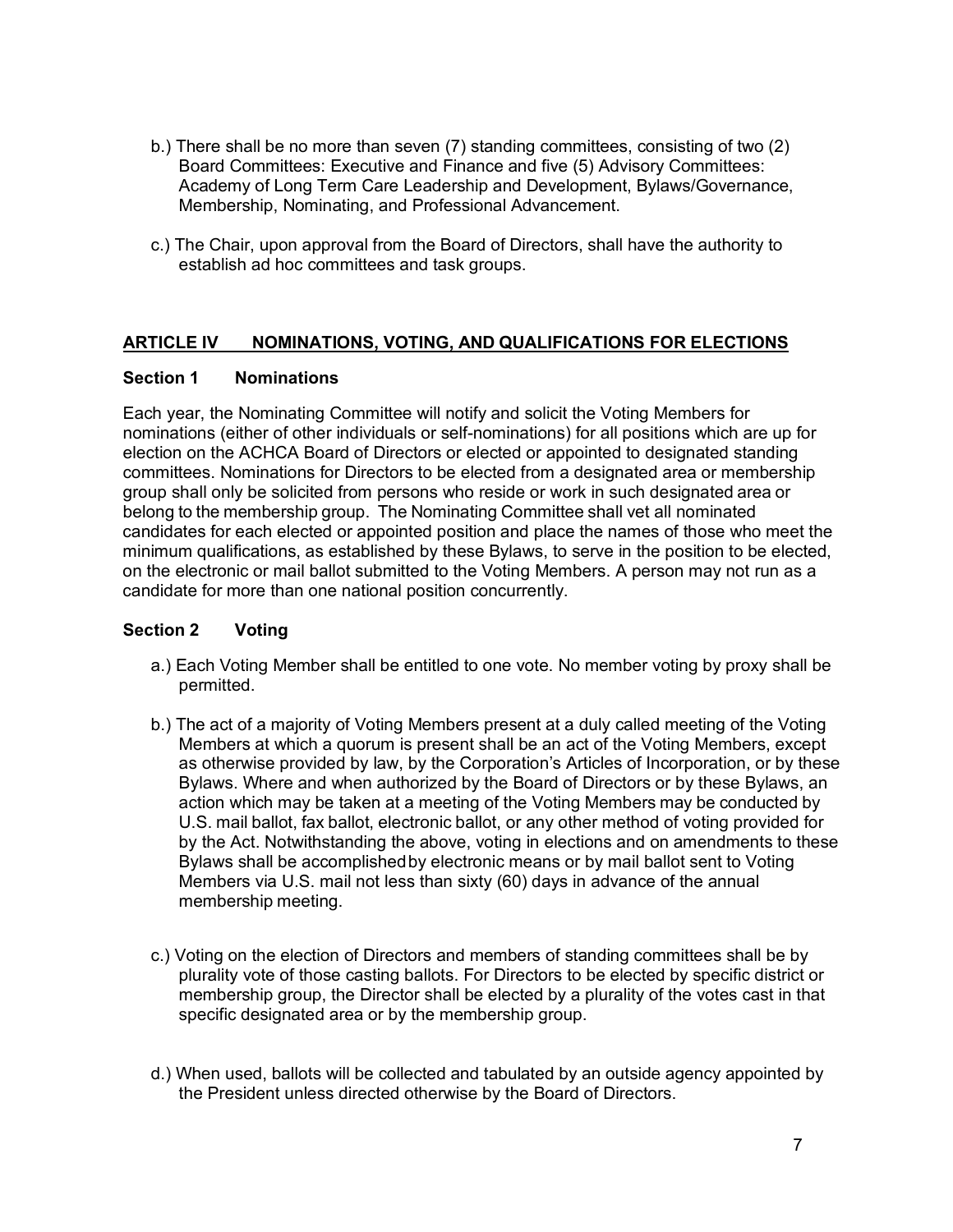- e.) In the event of a tie vote taken by electronic means or by ballot, a deciding vote of the finalists shall be completed by electronic means or mail ballot prior to the annual membership meeting.
- f.) Candidates for all positions will be notified immediately after tabulation of the election results. Those candidates elected shall be presented to the Board of Directors by the Nominating Committee not less than thirty (30) days prior to the annual membership meeting. Official election results for all open positions will be announced at the annual membership meeting and then communicated to all members through written or electronic means.
- g.) If, no later than thirty (30) days prior to the annual membership meeting, no candidates are nominated from a designated area or membership group, or if the Nominating Committee finds no nominated candidate from the designated areaor membership group to meet the qualifications established by these Bylaws, then the newly elected Chair will appoint, not more than thirty (30) days after the annual membership meeting, a qualifying individual from the designated area or membership group to serve as Director.

#### **Section 3 Qualifications for Elected Positions**

a.) Nominating Committee

The Nominating Committee shall consist of the Immediate Past-Chair, who shall serve as chairperson of the Nominating Committee for one year or for the duration of his or her position as Immediate Past Chair, and at least three individuals who must be Fellows in good standing. Other than the Immediate Past Chair, the members of the Nominating Committee shall be elected for one (1) two-year term and such terms may be staggered so as not to all expire at the same time.

#### b.) Directors

- 1.) Qualified candidates for Director shall have been ACHCA Voting Members in good standing for at least the immediately preceding two years, and a Fellow of ACHCA. The Board of Directors may identify additional qualifications for Directors.
- 2.) Not less than ninety (90) days before the annual membership meeting for each designated area or membership group that has a Director position to be elected, all candidates shall present their applications to the Nominating Committee for confirmation of eligibility to serve as a Director. Assessment of candidate(s)' eligibility by the Nominating Committee shall be made in a timely manner.
- 3.) Directors who specifically represent a designated area or membership group shall be elected by plurality vote of the Voting Members voting from that designated area or membership group as assisted by the national ACHCA office.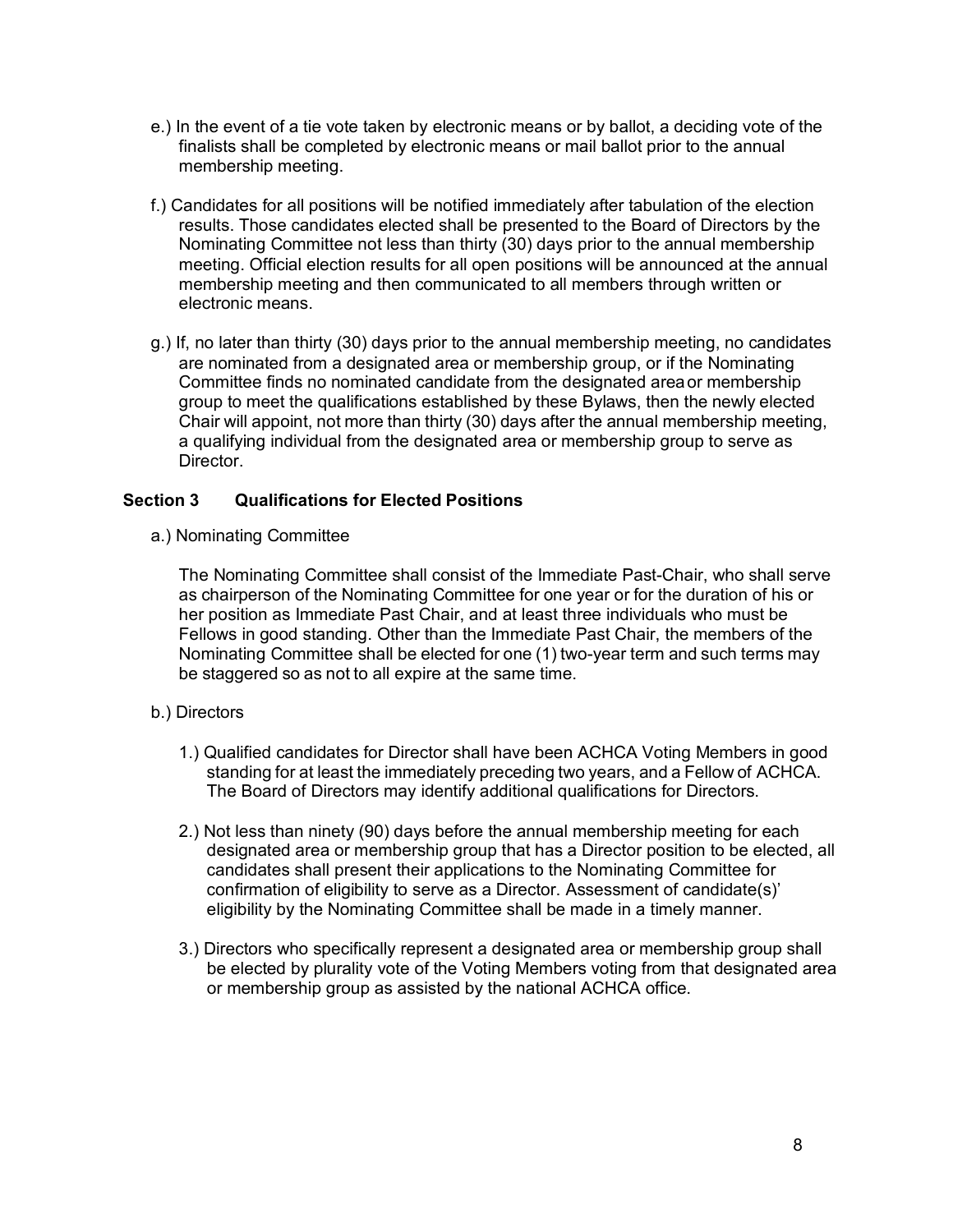- c.) Officers
	- 1.) Each year no later than the end of the day immediately following the annual membership meeting, the members of the current Board of Directors prior to installation of the new Directors by majority vote shall elect the Officers of the organization which at minimum, shall include a Chair-Elect or Vice-Chair in alternating years and a Secretary/ Treasurer of the Board of Directors.
	- 2.) Candidates for election to Officer positions must be Fellows in ACHCA who have completed at least two contiguous years of service on the ACHCA Board, which may or may not be the current term.

# <span id="page-8-0"></span>**ARTICLE V BOARD OF DIRECTORS**

#### **Section 1 Composition**

The Board of Directors shall at all times consist of a minimum of seven (7) voting members, which shall include at least two Officers, the Chair and the Secretary/Treasurer, elected by the Board.

a.) The President shall be selected by and serve at the pleasure of the Board of Directors in a non-voting capacity.

# **Section 2 Terms**

The term of a Director shall be three (3) years. The terms of directors will be staggered to provide for the annual election of approximately one-third (1/3) of Directors currently seated, in addition to any unfilled positions that exist. Terms shall commence with installation at the annual membership meeting. No Director may be reappointed or reelected following two (2) consecutive three-year terms until such Director has taken at least a three-year hiatus from Board service.

#### **Section 3 Duties**

It shall be the duty of the Board of Directors to carry out the objectives and purposes of ACHCA, and to this end, the Board of Directors may exercise all powers of the Corporation.

Specifically, the Board of Directors shall be responsible for:

- a.) the strategic planning and overall policies of ACHCA,
- b.) the management of the funds, property and affairs of ACHCA as a policy making board
- c.) the performance of any acts and functions appropriate to the Board including, but not limited to, those additional duties as listed and defined in the Board Orientation and Committee Manuals, which are not inconsistent with the Act, and the ACHCA Articles of Incorporation or these Bylaws.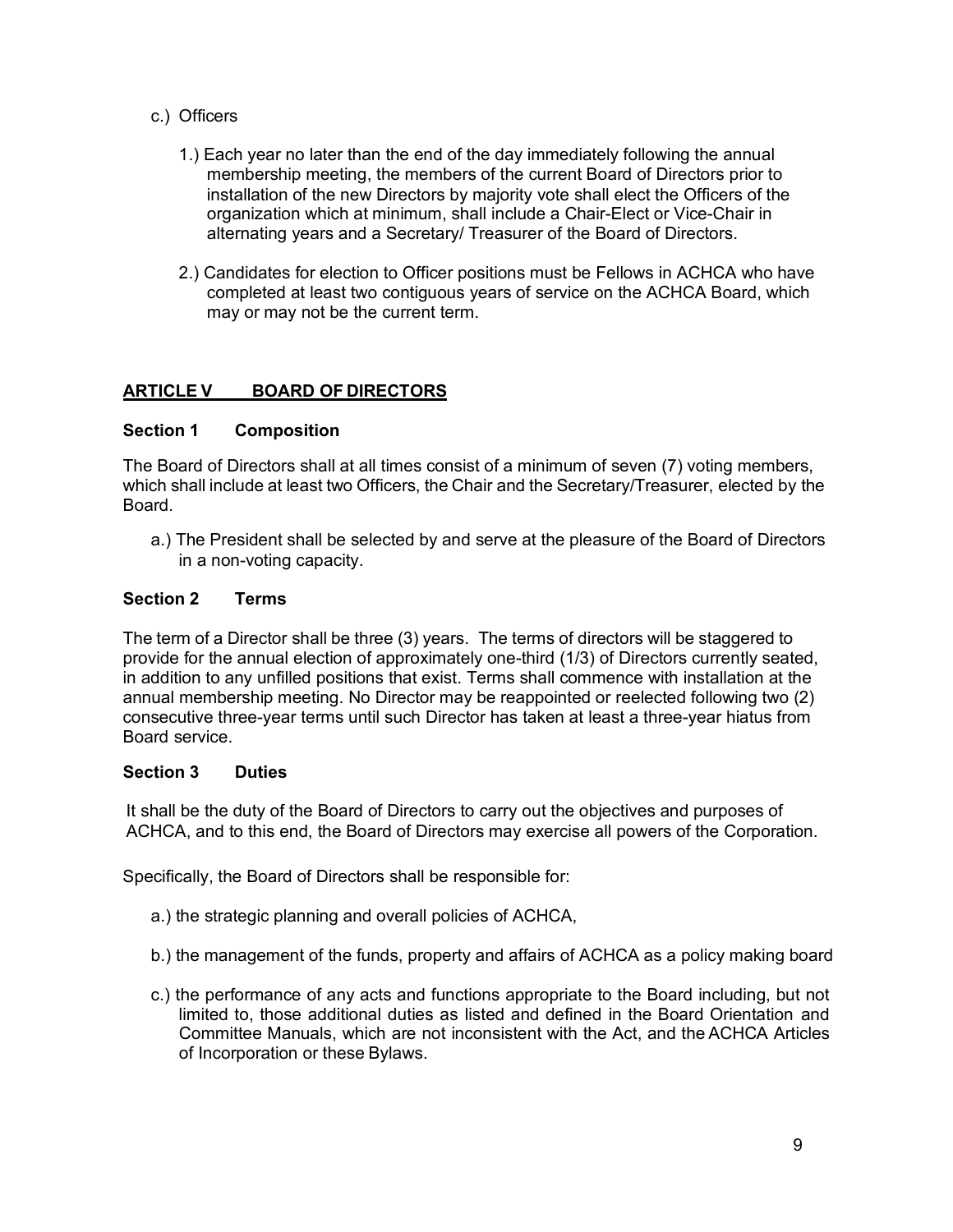# **Section 4 Vacancies**

If a Director resigns or is terminated for any reason, his/her Board seat shall be considered vacant and shall be filled by appointment by the Chair of the Board for the balance of the term not more than thirty (30) days following the occurrence or written notification to the Chair of the vacant position.

# **Section 5 Removal from the Board of Directors**

- a.) A Director or Officer shall be temporarily suspended or removed from Board of Directors upon a two-thirds (2/3) vote of the remaining ACHCA Board of Directors finding such action to be in the best interest of ACHCA.
- b.) In addition, a Director or Officer shall be suspended or removed from office if a written petition is made to the ACHCA Board signed by a majority of the Voting Members from a majority of each of the active chapters in the designated area or membership group of the Director or Officer in question, or upon receipt of a written petition signed by either ten (10) percent of or fifty (50) Fellows, whichever is greater.
- c.) There shall be an appeals process for the removal of a Director or Officer as determined by the Board of Directors. Any vacancy created by the removal of a Director or Officer shall be filled according to the procedures established in these Bylaws.
- d.) The position of a Director or Officer shall be declared vacant by the remaining members of the Board of Directors should the incumbent attend, in person or through teleconference, less than two-thirds (2/3) of all duly-noticed Board meetings annually, or be absent for more than two (2) such meetings consecutively.

# **Section 6 Board Meetings**

- a.) Annual meetings of the Board of Directors may be held at such time and place, either within or without the District of Columbia as may be designated by the Chair of the Board of Directors. Additional regular meetings may be held on an as-needed basis at the call of the Chair of the Board of Directors. The Board of Directors may provide for notice by resolution, whether for a single meeting or outlining all annual and regular meetings for the year.
- b.) Special meetings of the Board of Directors may be called by the Chair or on petition by at least a majority of the members of the Board, and shall be held within thirty (30) days. Such meeting shall convene at the date, time, place and with purpose stated, as specified in the notice of the meeting sent to all members of the Board of Directors at least fourteen (14) days prior to the meeting.
- c.) If, for any reason, the Chair of the Board fails to issue the notice of a meeting within fourteen (14) days after being petitioned by a majority of the members of the Board, the President shall issue the notice.
- d.) Special meetings by teleconference may be held at the request of the Chair of the Board of Directors and require at least twenty-four hours' notice. In addition, to the extent permitted by the Act, any person participating in a meeting of the Board of Directors, regular or special, may participate by means of teleconference telephone or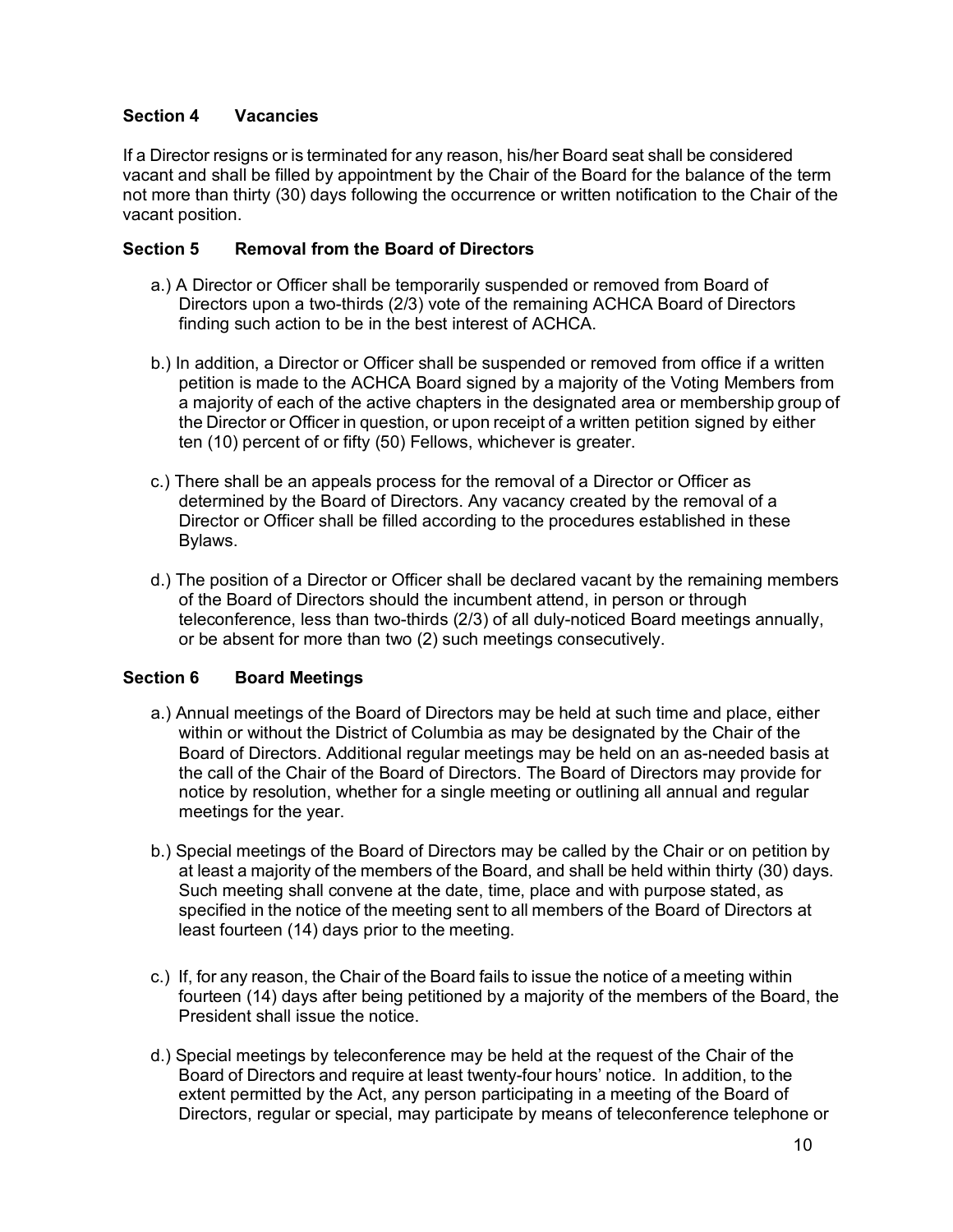by any means of communication such as electronic communication provided that all persons participating in the meeting are able to simultaneously hear one another, and otherwise fully participate in the meeting. Such participation shall constitute presence in person at the meeting.

- e.) A quorum for all meetings of the Board of Directors shall be a majority of the Board members in office before a meeting meets.
- f.) The act of a majority of the Directors present at a meeting at which a quorum is present shall be an act of the Board of Directors, except as otherwise provided by law, by the Corporation's Articles of Incorporation, or by these Bylaws. Each Director shall have one (1) vote on all matters submitted to a vote of the Board of Directors. No Director voting by proxy shall be permitted.
- g.) Full minutes of each meeting of the Board of Directors shall be recorded by the Secretary/Treasurer, containing results of deliberations of the Board of Directors. The minutes shall be submitted to the Board of Directors for approval at the subsequent meeting of the Board of Directors.

# **Section 7 Action Without Meeting.**

Any action required or permitted to be taken at a meeting of the Board of Directors may be taken without a meeting if each member of the Board of Directors signs a consent describing the action to be taken and delivers it to the Corporation. Action taken under this Section shall be an act of the Board of Directors when one or more consents signed by all members of the Board of Directors are delivered to the Corporation, unless the consent(s) otherwise specify a time at which the action taken is to be effective. Such consent or consents may be signed electronically and delivered to the Corporation by electronic means, including email, and shall be filed with the minutes of proceedings of the Board of Directors.

# **Section 8 Compensation**

No member of the Board of Directors shall receive remuneration for her/his services but may be reimbursed for travel and other out-of-pocket expenses incurred in discharging the official duties of ACHCA in accordance with the policy established by the Board of Directors.

# **Section 9 Limitation on Individual Director Authority**

Nothing contained in these Bylaws shall be construed in any way to constitute Directors acting in their individual capacity to be agents of ACHCA. Directors are not individually empowered or authorized to bind or obligate ACHCA, nor shall any act or omission of any individual Director, their agents, or employees serve to impose any liability of any kind or character on the part of ACHCA.

# <span id="page-10-0"></span>**ARTICLE VI OFFICERS**

#### **Section 1 Composition**

The Officers of ACHCA shall be a minimum of two, a Chair and a Secretary/Treasurer, but may additionally include a Vice Chair and/or Chair-Elect, Immediate Past Chair, and President.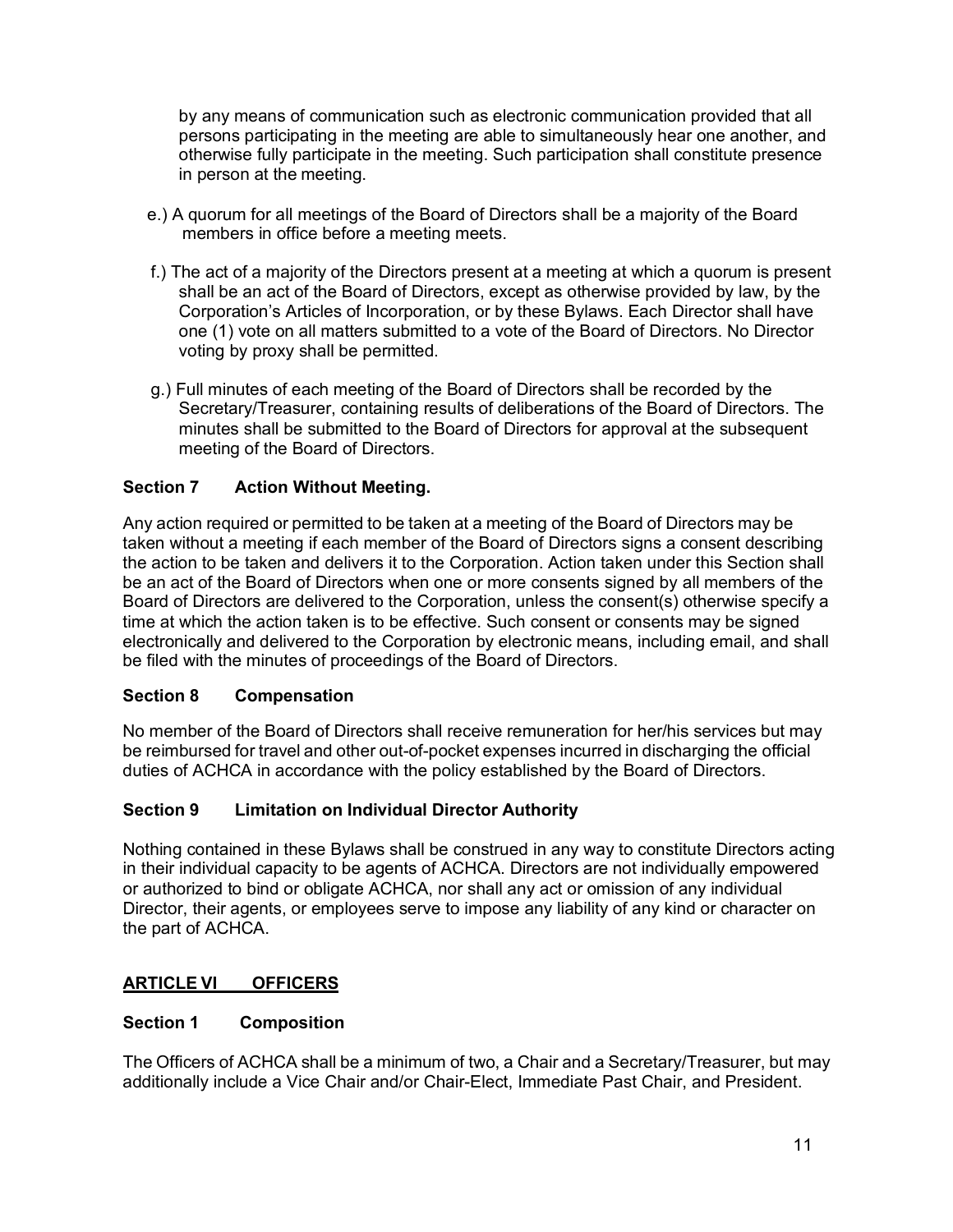# **Section 2 Terms**

- a.) In order to be eligible to be elected to serve as an Officer, an individual must be a Fellow in ACHCA. The term of each Officer shall begin following installation at the annual meeting, and s/he shall hold office for the applicable term listed below, or until successors are elected.
- b.) The term of the Chair shall be one (1) two-year term. Election of the Vice Chair and Chair-elect shall be held in alternate years, each for one (1) one-year non-renewable term. The Vice Chair shall serve in office during the first year and the Chair-elect shall serve in office during the second year of the Chair's two-year term. The Immediate Past Chair shall serve until replaced by his/her successor. The Chair, Vice Chair, Chair-elect or Immediate Past Chair may serve in the same Office or be eligible for election to serve on the Board of Directors only after a three-year hiatus from service.
- c.) The term of the Secretary/Treasurer shall be for one (1) one-year term, and s/he may be reelected for a second term of one year. After having served two consecutive oneyear terms, s/he may be elected to other office, but thereafter may serve again in the same office or be eligible for election to serve on the Board of Directors only after a three-year hiatus from service.

# **Section 3 Duties**

- a.) The Chair of the Board of Directors shall preside at all general membership and Board meetings and shall perform such other duties as may be prescribed by the Board of Directors.
	- 1.) Between meetings of the Board of Directors, the Chair of the Board shall be responsible for the affairs of ACHCA, within the general direction of the Board of Directors.
	- 2.) Unless otherwise provided for in these Bylaws, the Chair of the Board is authorized to make appointments to all standing and special committees and task groups, subject to confirmation by the Board of Directors.
	- 3.) The Chair may serve as an ex-officio non-voting member of all committees but may not serve on the Nominating Committee.
	- 4.) The Chair of the Board shall have the right to vote on all secret ballots, and on open votes, s/he may vote only to make or break a tie.
- b.) The Secretary/Treasurer shall be responsible for all funds of ACHCA and shall serve as the Chair of the Finance Committee.
	- 1.) The Secretary/Treasurer shall ensure that the minutes of all meetings of the general membership and Board of Directors are accurate. S/he may delegate these duties to the President within the limits of the Secretary/Treasurer's fiduciary liability insurance.
	- 2.) The Secretary/Treasurer shall be insured by fiduciary liability insurance in such amount as the Board of Directors shall determine. The President shall be insured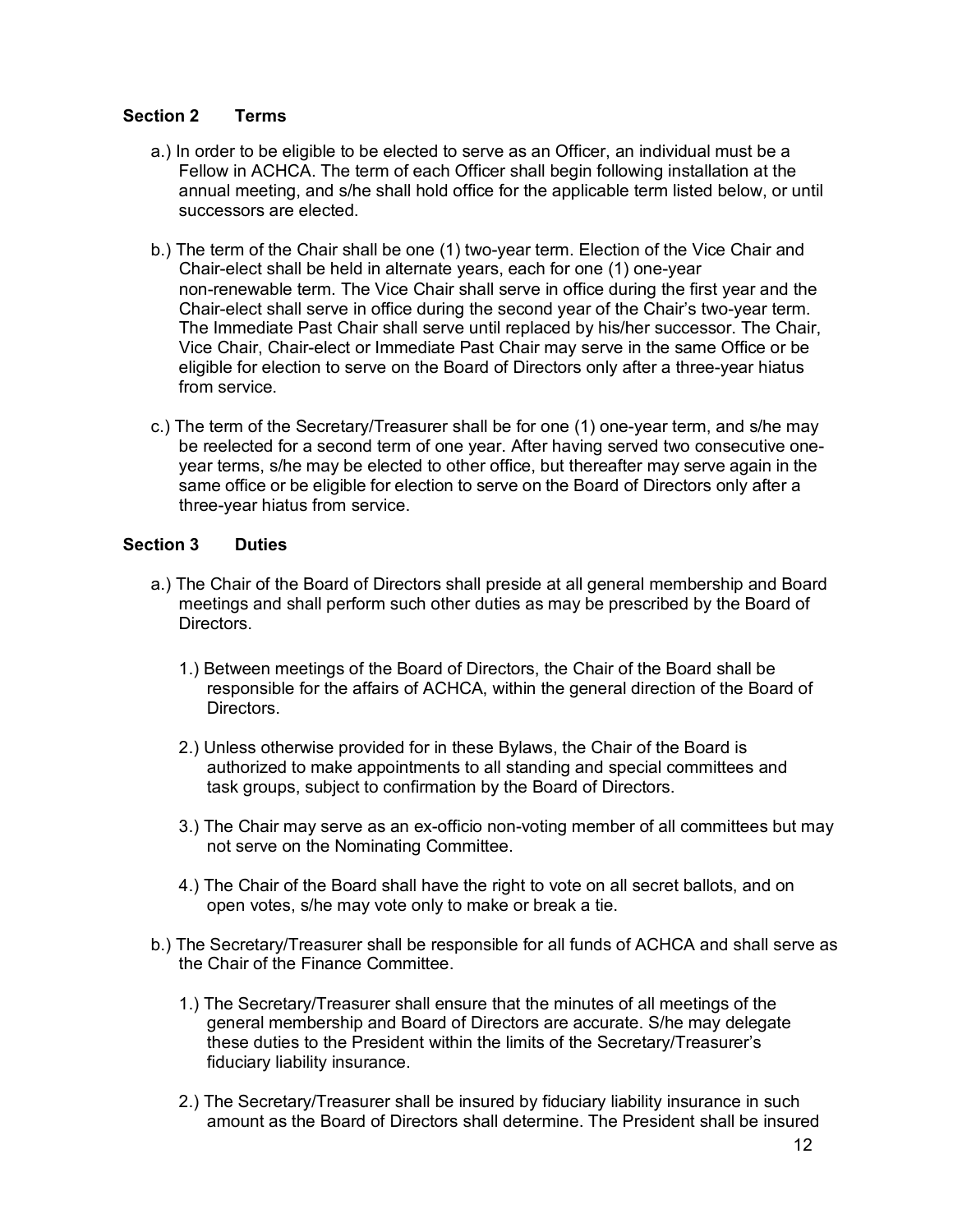in like amount.

- 3.) The Annual Report of the Secretary/Treasurer shall be given from an audit, review, or compilation made by a certified public accountant consistent with these Bylaws.
- 4.) The Secretary/Treasurer shall perform such other duties as may be assigned by the Chair and/or Board of Directors.

#### **Section 4 Vacancies**

- a.) If the Chair of the Board of Directors is unable to perform her/his duties for any reason other than expiration of term, the Vice Chair/Chair-elect shall succeed to the office of the Chair of the Board, and shall continue to serve as Chair for the remainder of the unexpired term.
- b.) At the time of the next election by the Board of Directors for Officers, a Vice-Chair and/or Chair-Elect of the Board of Directors, as well as a Secretary/Treasurer, shall be elected in accordance with the provisions of these Bylaws.
- c.) If both the Chair and Vice Chair/Chair-elect are permanently unable to perform the duties of their respective offices, or if there is no Vice Chair/Chair-elect when the position of Chair becomes vacant, the Board of Directors shall appoint one member from the current Board or a previous Board member having had at least a three-year hiatus, to serve as Chair Pro-Tempore. S/he shall serve until the next annual election or membership meeting when the Board of Directors shall elect a Chair for one (1) twoyear term and both a Vice Chair as well as a Secretary/Treasurer of the Board of Directors for one (1) one-year terms.
- d.) If the office of Secretary/Treasurer becomes vacant, the Board of Directors shall fill said vacancy from within the current Board or a previous Board member having had at least a three-year hiatus, to complete the unexpired term, and the incumbent shall be eligible for election, by the Board of Directors to a full subsequent term.
- e.) If the office of Chair-elect becomes vacant, it shall remain vacant until a special election can be held as determined by the Board of Directors.
- f.) If the office of Vice Chair becomes vacant, it shall remain vacant until the next annual election or membership meeting when the Board of Directors shall elect a Chair-elect for one (1) one-year term.
- g.) If the office of Immediate Past Chair becomes vacant, it shall remain vacant until the current Chair's term expires, and s/he becomes Immediate Past-Chair. During such vacancy, the Chair may appoint any member of the current Board or any other Past Chair to serve as Chair of the Nominating Committee.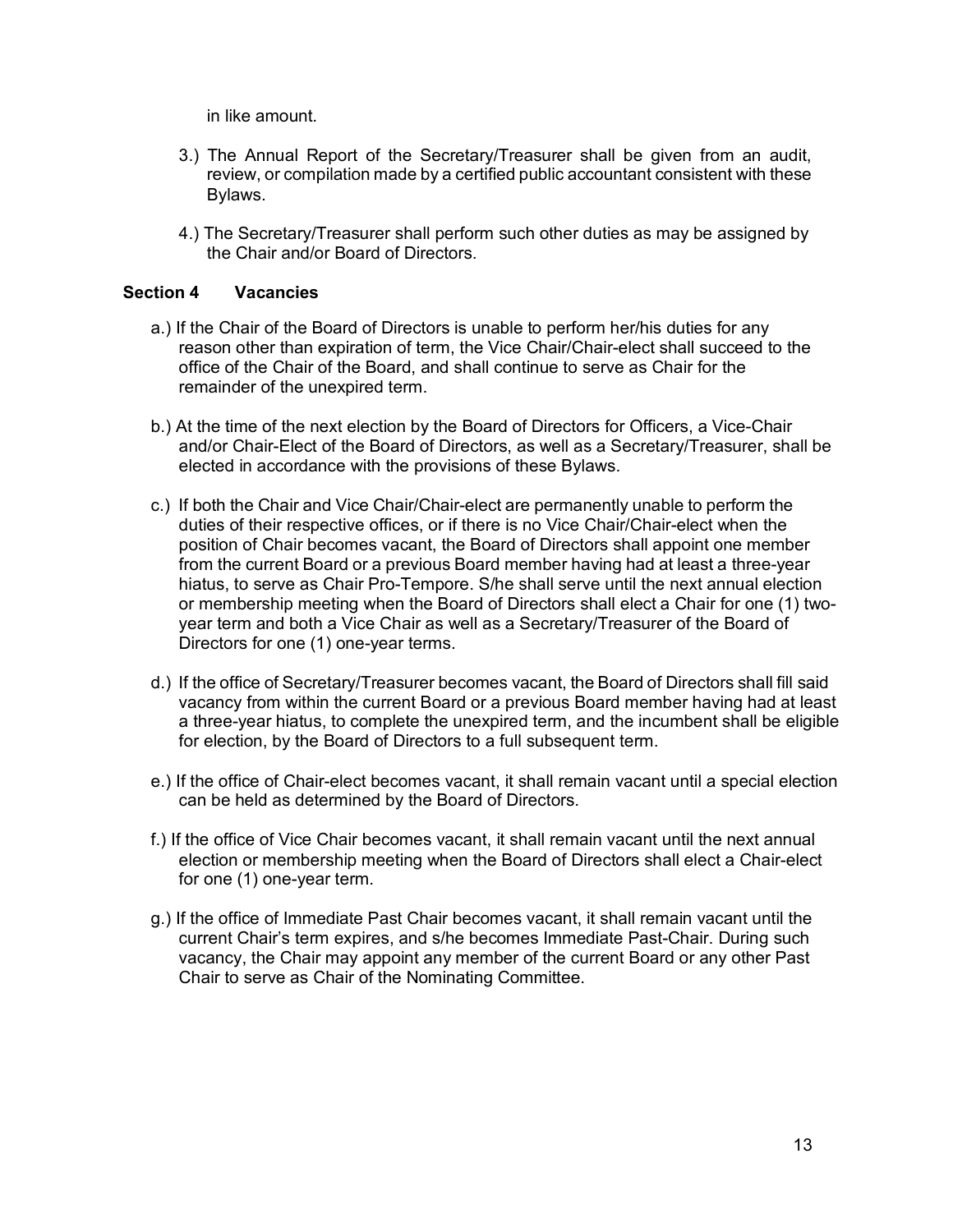# <span id="page-13-0"></span>**ARTICLE VII STAFF**

#### **Section 1 President**

The Board of Directors shall hire the President of the ACHCA.

#### **Section 2 Board Role**

The President shall serve as an ex-officio, non-voting member of the Board of Directors.

#### **Section 3 Duties**

The President shall direct the activities and personnel of ACHCA and shall further the policies and programs established by the Board of Directors. The Board of Directors shall set the duties and compensation of the President, which compensation shall be in accordance with any board-adopted compensation policy. Between meetings of the Board of Directors, the President shall report to the Chair of the Board of Directors.

# <span id="page-13-1"></span>**ARTICLE VIII CHAPTERS**

The Board of Directors may establish chapters in clearly defined areas or groups and on petition of not less than ten Voting Members in good standing.

- a.) Each chapter shall conduct itself in accordance with the provisions of these Bylaws, its charter, its chapter bylaws, and ACHCA chapter affiliation agreement. The Board of Directors shall approve all chapter bylaws and any amendments thereto.
- b.) The Board of Directors shall have the authority to call a special chapter meetingto replace chapter Officers or fill vacant chapter Officer positions if the chapter is noncompliant with its responsibilities as established by policies of the Board of Directors and any of the chapter's written agreements with ACHCA. The Board may also revoke the charter of a chapter for non-performance consistent with any ACHCA policies or procedures established for chapters by a two-thirds (2/3) vote of the ACHCA Board of Directors voting at a duly called meeting at which a quorum is present. A request for a special chapter meeting can be made by a minimum of ten (10) voting members of a chapter to the ACHCA Board of Directors. In the event that a chapter's charter is revoked or the chapter is dissolved for any reason, all remaining assets shall be distributed to ACHCA as per the ACHCA Bylaws and the chapter's bylaws.
- c.) Nothing contained in these Bylaws providing for the establishment of chapters, or contemplating any function or activity of such chapters, their Officers, agents, or employees shall be construed in any way to constitute such Officers, agents, or employees of any chapter as agents of ACHCA. Neither shall such Officers, agents, or employees in any way be empowered or authorized to bind or obligate ACHCA. No act or omission of any Officer, agent, or employee of such chapters shall serve to impose any liability of any kind or character on the part of ACHCA.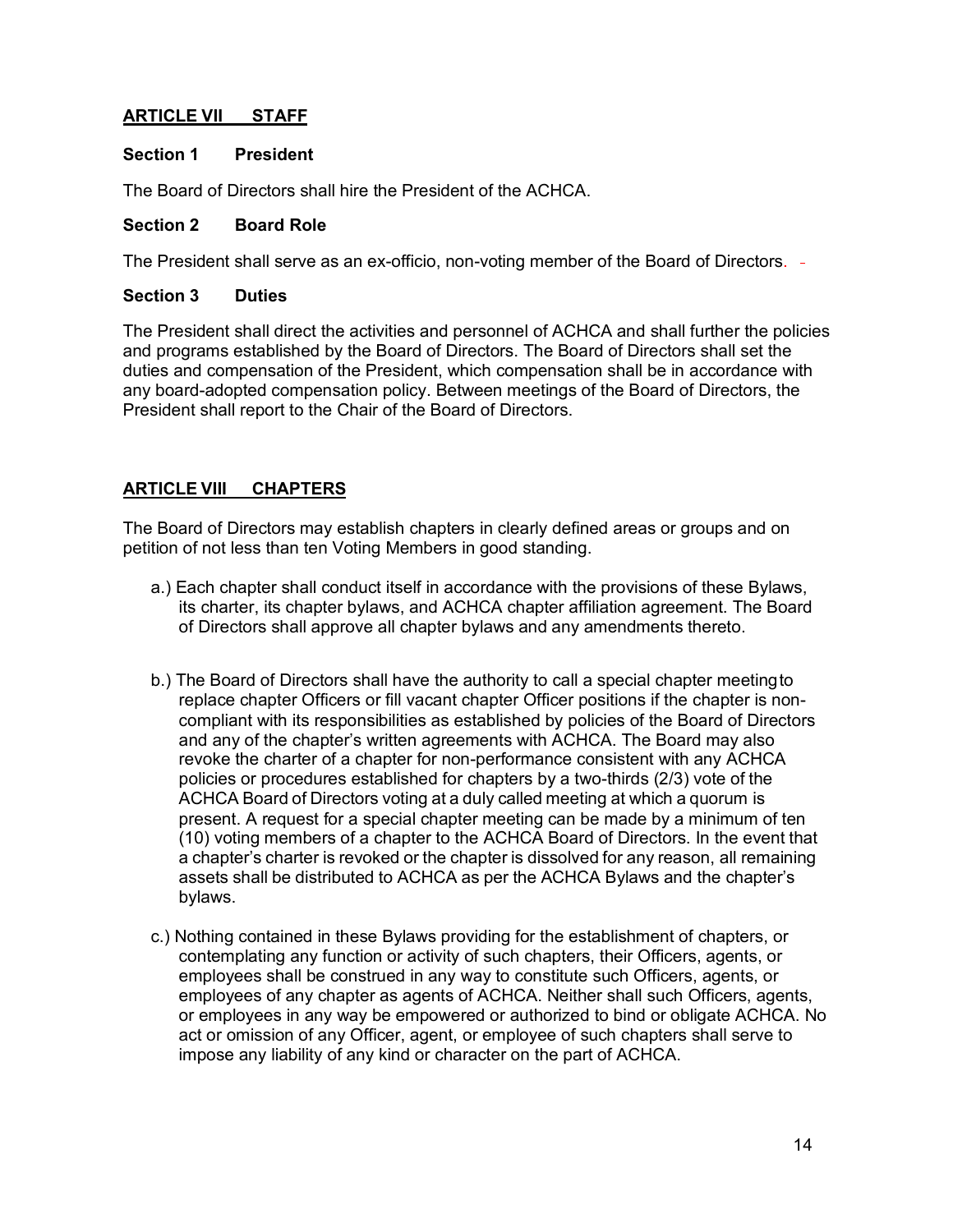# <span id="page-14-0"></span>**ARTICLE IX EXECUTIVE COMMITTEE**

The Executive Committee shall consist of each Officer appointed to such committee by resolution adopted by a majority of the Directors in office at the time such action is taken. The Executive Committee, shall be considered a committee of the board as described by the Act, and to the extent provided by resolution in accordance with the Board Manual, shall have and exercise the authority of the Board of Directors in the management of the Corporation between meetings of the Board except that the Executive Committee may not be delegated the power to (1) authorize distributions; (2) fill vacancies on the Board of Directors or committees authorized to exercise the power of the Board; (3) approve or propose to members actions which must be approved by members in accordance with the Act; or (4) adopt, amend, or repeal bylaws. The Chair of the Board of Directors shall serve as Chair of the Executive Committee.

# <span id="page-14-1"></span>**ARTICLE X FINANCE COMMITTEE**

The Finance Committee shall consist of one or more Directors and Members appointed to such committee by a resolution adopted by a majority of the Directors in office at the timesuch action is taken. The Finance Committee shall be considered a committee of the board as described by the Act, and to the extent provided by resolution establishing such committee shall have and exercise the authority of the Board of Directors except that the Finance Committee may not be delegated the power to (1) authorize distributions; (2) fill vacancies on the Board of Directors or committees authorized to exercise the power of the Board; (3) approve or propose to members actions which must be approved by members in accordance with the Act; or (4) adopt, amend, or repeal bylaws. The Secretary/Treasurer of the Board of Directors shall serve as Chair of the Finance Committee.

# <span id="page-14-2"></span>**ARTICLE XI ADVISORY COMMITTEES**

Except when inconsistent with statements in these Bylaws, any person willing to serve, including those not affiliated with ACHCA, may be elected or appointed to any advisory committee or task group with the approval of the Board of Directors. The President shall be an ex-officio member of all Advisory Committees. Membership on committees shall be subject to the following provisions:

# **Section 1 Standing Advisory Committees**

- a.) The Board of Directors shall establish the composition, terms, eligibility and qualification requirements, handling of vacancies and duties for each standing committee, unless otherwise stated in these Bylaws and the Committee Handbook.
- b.) Standing advisory committees shall be composed of three (3) or more individuals and may include at least one of whom is elected by the membership, and the remainder of whom are appointed by the Chair subject to approval by the Board of Directors.
- c.) A standing advisory committee may send a request to the Board of Directors requesting that a seat on the committee be declared vacant by reason of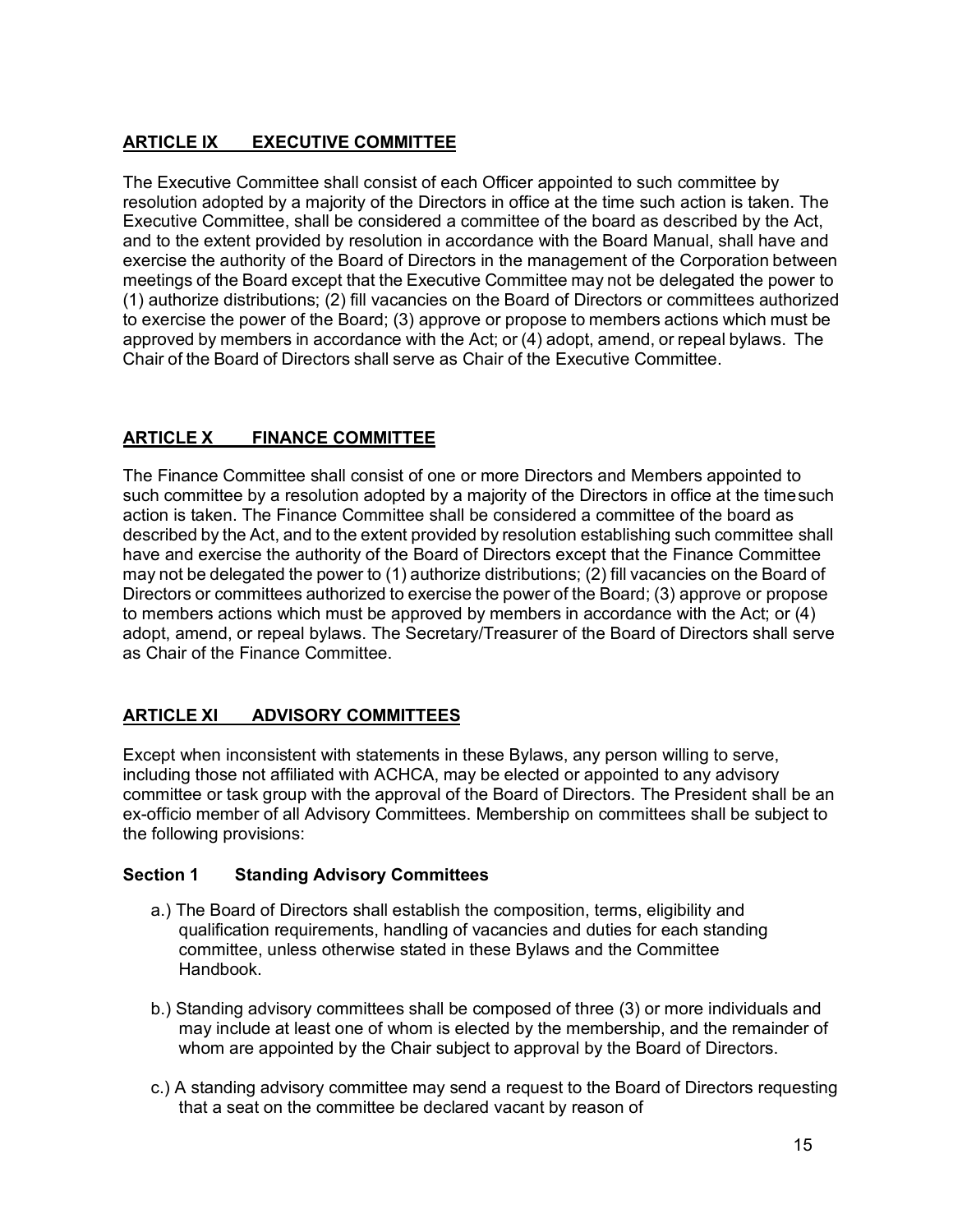non-attendance and/or non-performance of a committee member. The Board of Directors upon good cause shown, and a majority vote of the Board, shall declare said position vacant and the Chair of the Board shall fill same, subject to approval by the Board.

d.) No individual may serve on the Nominating Committee while serving on any other committee, on the Board of Directors, or as an Officer of ACHCA with the exception of the Immediate Past Chair.

#### **Section 2 Ad Hoc Committees, Task Groups**

- a.) The Chair of the Board of Directors shall have the authority to establish ad hoc committees to complement existing standing committees or to undertake special or urgent tasks in furtherance of the objectives of ACHCA.
- b.) The establishment of ad hoc committees and task groups must be ratified by the Board of Directors or such committee shall cease to function. Each ad hoc committee or task force shall be established for no more than one (1) one-year term, but the operation of the committee or task group may be extended for an additional year with Board approval. All funds expended shall be subject to the approval of the Board of Directors, except as otherwise stated in these Bylaws.
- c.) A petition from an ad hoc committee or task group may be sent to the Chair requesting that a position on the ad hoc committee be declared vacant by reason of nonattendance and/or non-performance by the committee member. Upon good cause shown, the Chair shall declare said position vacant and shall fill same, subject to approval by the Board.

#### <span id="page-15-0"></span>**ARTICLE XII MEMBER MEETINGS**

#### **Section 1**

The annual membership meeting shall be held each year at a time and place as may be designated by resolution of the Board of Directors.

#### **Section 2**

The Chair of the Board of Directors shall give notice of the annual membership meeting or a special meeting, as applicable, at least thirty (30) days prior to the date of the meeting.

#### **Section 3**

Special meetings shall be called by the Chair of the Board of Directors on the written request of a majority of the members of the Board of Directors, or upon written petition of at least ten percent (10%) of all Voting Members.

#### **Section 4**

Notice and agenda of such special meeting shall be mailed to each member at least thirty (30) days in advance of the meeting. Only items appearing on agendas distributed with the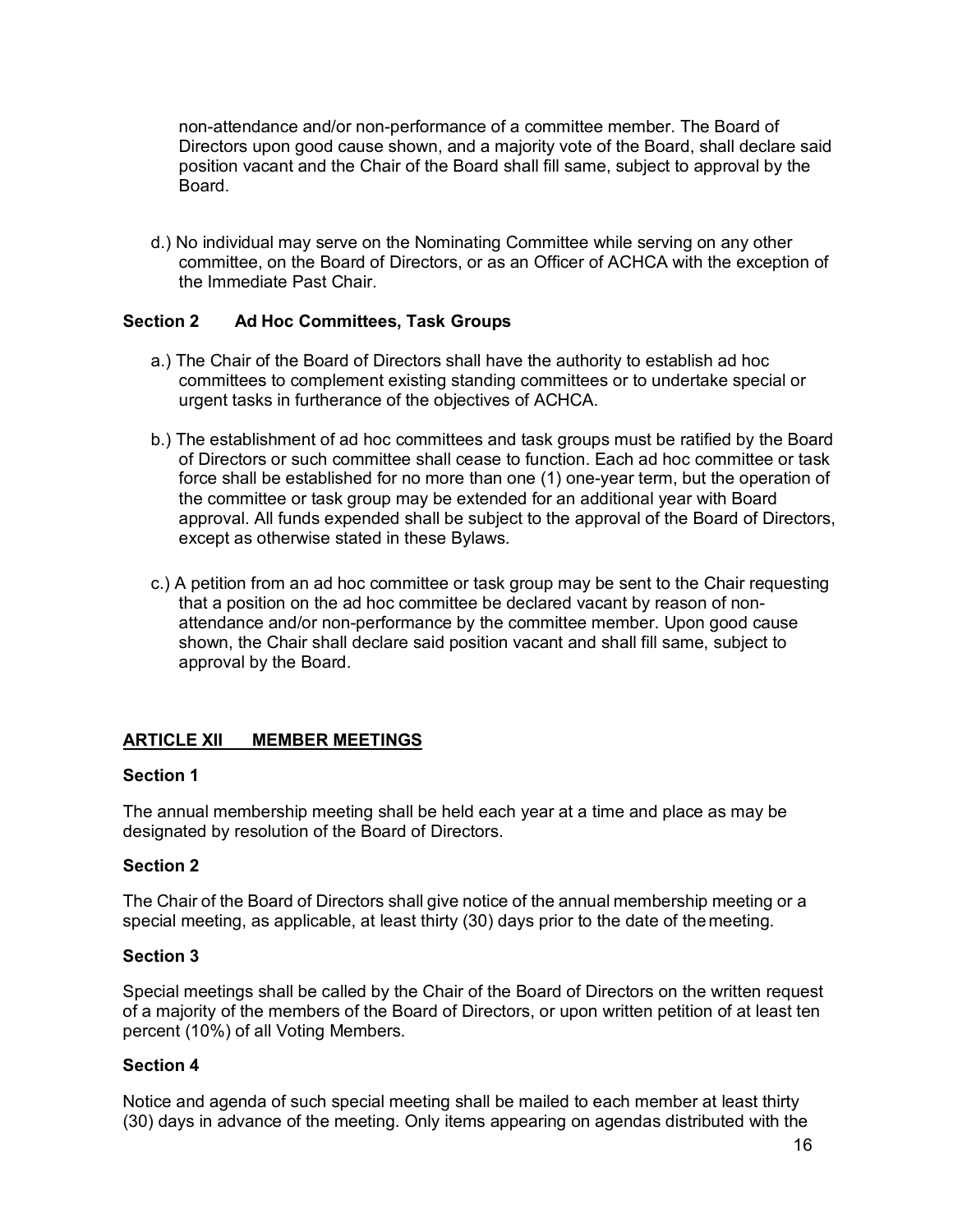notice of meeting may be considered at a special meeting.

#### **Section 5**

The Chair of the Board of Directors, or in the case of the Chair's absence, the Vice Chair/Chair-elect shall preside at all annual membership meetings and special meetings and shall appoint a parliamentarian as appropriate.

#### **Section 6**

A quorum at a membership meeting or special meeting shall consist of a majority of the Voting Members present at a meeting or submitting a written or electronic ballot. Once a quorum is established, it will continue to be in effect throughout the meeting. Business will be conducted in accordance with the ACHCA standing rules for the annual membership meeting or special meeting, notwithstanding the withdrawal of enough members to leave less than a quorum.

#### **Section 7**

Where and in the manner authorized by the Board of Directors and to the extent permitted by the Act, any person participating in a membership meeting may participate by means of conference telephone or by any means of communication such as electronic communication by which all persons participating in the meeting are able to read or hear proceedings substantially concurrently with their occurrence, vote on matters submitted to members, pose questions, make comments, and otherwise fully participate in the meeting. Such participation shall constitute presence in person at the meeting.

#### **Section 8**

The Membership Meeting Standing Rules for conducting business at the annual membership meeting or special meeting shall be distributed to the voting members for consideration at least thirty (30) days prior to the annual membership meeting or special meeting. The adoption of these Membership Meeting Standing Rules shall require approval by a majority of voting members present or participating electronically.

# <span id="page-16-0"></span>**ARTICLE XIII CONFLICTS OF INTEREST**

In all instances, Directors, Officers, members and employees of the Corporation should avoid all actions involving material conflicts of interest with the Corporation. Directors and Officers should avoid any role in a national association which has as its principal concern health care facilities or health care administration. From time to time, as necessary, the Board of Directors may develop policy guidelines to help ensure the avoidance of any such material conflicts of interest.

No contract or transaction which may result in a direct or indirect financial or personal benefit to one or more of the Corporation's Directors, Officers, members, or employees shall be void or voidable solely for this reason, if:

a.) The material facts of the individual's or individuals' relationship or interest in the contract or transaction are disclosed or are known to the Board of Directors, and the Board of Directors explicitly reviews the matter with the concerned individual or individuals absent while that matter is being discussed; and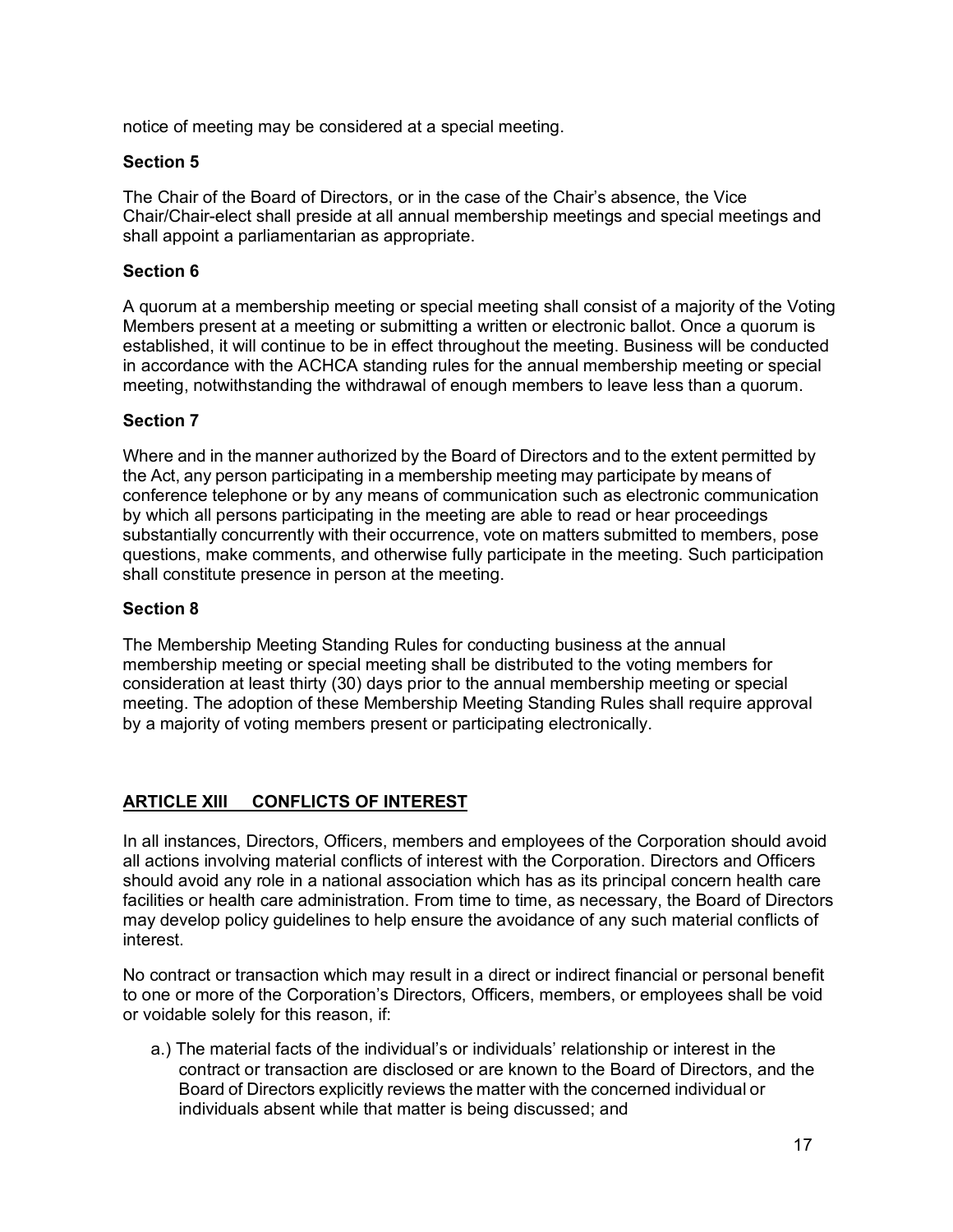- b.) The Board of Directors in good faith authorizes the contract or transaction in advance by the affirmative vote of a majority of the disinterested Directors or members, even though the disinterested Directors or members may constitute less than a quorum; or
- c.) The contract or transaction is fair to the Corporation as of the time it is authorized, approved or ratified by the Board of Directors or the members.

Interested Directors, Officers or other interested individuals shall recuse themselves from Board of Directors meetings during both discussion and voting in connection with potential or actual conflict of interest situations. An interested individual may, however, answer questions if he or she otherwise recuses himself or herself.

Interested Directors and Officers may be counted in determining the presence of a quorum at a meeting of the Board of Directors at which the Board authorizes the contract or transaction at issue.

Failure of a Director or Officer to fully disclose circumstances or relationships as required by this Article and any policy guidelines adopted by the Board of Directors is cause for removal of the Director or Officer as provided for in these Bylaws.

#### <span id="page-17-0"></span>**ARTICLE XIV AMENDMENTS**

Amendments to the Bylaws shall be acted upon by the Voting Members:

- a) Upon the recommendation of the Board of Directors on not less than ninety (90) days' notice preceding the annual membership meeting; or
- b) Upon written or electronically signed and submitted petition of ten (10) or more Fellows, provided notice of such proposed amendment(s) shall have been sent to the President at least ninety (90) days prior to the annual membership meeting.
- c) The President must send notice of such proposed amendment(s) to each Voting Member of ACHCA not less than sixty (60) days prior to the annual membership meeting. The Voting Members will be sent a mail or electronic ballot, according to the rules established by the Board of Directors, for the purpose of voting on all proposed amendments.
- d) Amendments to these Bylaws shall require an affirmative vote of two-thirds (2/3) of all Voting Members submitting ballots. The proposed amendments shall be provided to the Voting Members, not less than thirty (30) days prior to voting on the amendments. Not less than thirty (30) days prior to the annual meeting, voting on amendments must be completed, and ballots counted.
- e) Unless the Board of Directors has otherwise directed, all mail or electronic ballots will be collected and tabulated by an outside agency appointed by the President. Amendments shall be effective upon adoption unless otherwise stated in the amendment.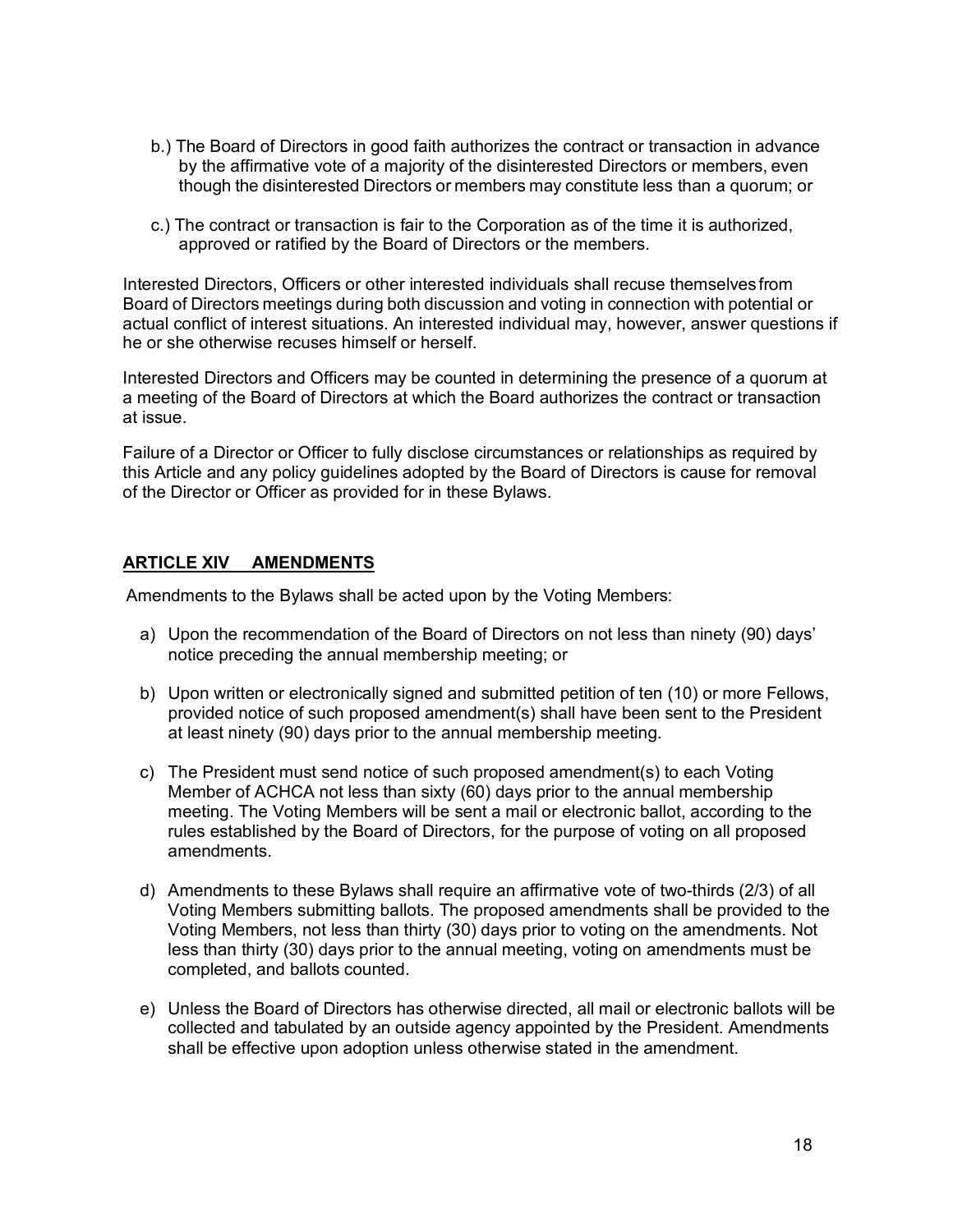# <span id="page-18-0"></span>**ARTICLE XV PARLIAMENTARY AUTHORITY**

The American Institute of Parliamentarians Standard Code of Parliamentary Procedure shall govern all deliberations and procedures of ACHCA and the various parts and subdivisions thereof, when not inconsistent with the Act, the Corporation's Articles of Incorporation, or these Bylaws.

When procedural or parliamentary questions and problems arise during sessions of the Board of Directors or at the meetings of the membership, they may be referred to the parliamentarian for study or opinion.

# <span id="page-18-1"></span>**ARTICLE XVI AUDITS AND FISCAL YEAR**

An annual financial analysis of ACHCA financial statements shall be conducted by a certified public accountant selected by the Board of Directors. The Board shall determine if the analysis should be an audit, review, or compilation. The ACHCA shall establish its Fiscal Year and those of the Affiliated Chapters.

# **ARTICLE XVII SEAL, LOGO, AND DESIGNATION**

#### **Section 1**

All members in good standing may wear the seal of ACHCA designated for his or her membership classification. A member in good standing may use the ACHCA name and/or logo for purposes of official ACHCA business as long as the words "member of" accompanies the use of either one. Such use shall be in accordance with any Board adopted policy.

#### **Section 2**

Voting Members who are Fellows may use their respective designations after their names on official stationery, articles for publication, or when appropriate in accordance with any Board adopted policy.

#### **Section 3**

If a member resigns or is separated for any reason from ACHCA, s/he shall immediately discontinue the use of any membership designation.

#### **Section 4**

The seal of ACHCA may not be used upon any member's business or personal stationery. It shall be reserved for the official use of ACHCA and its chartered Chapters.